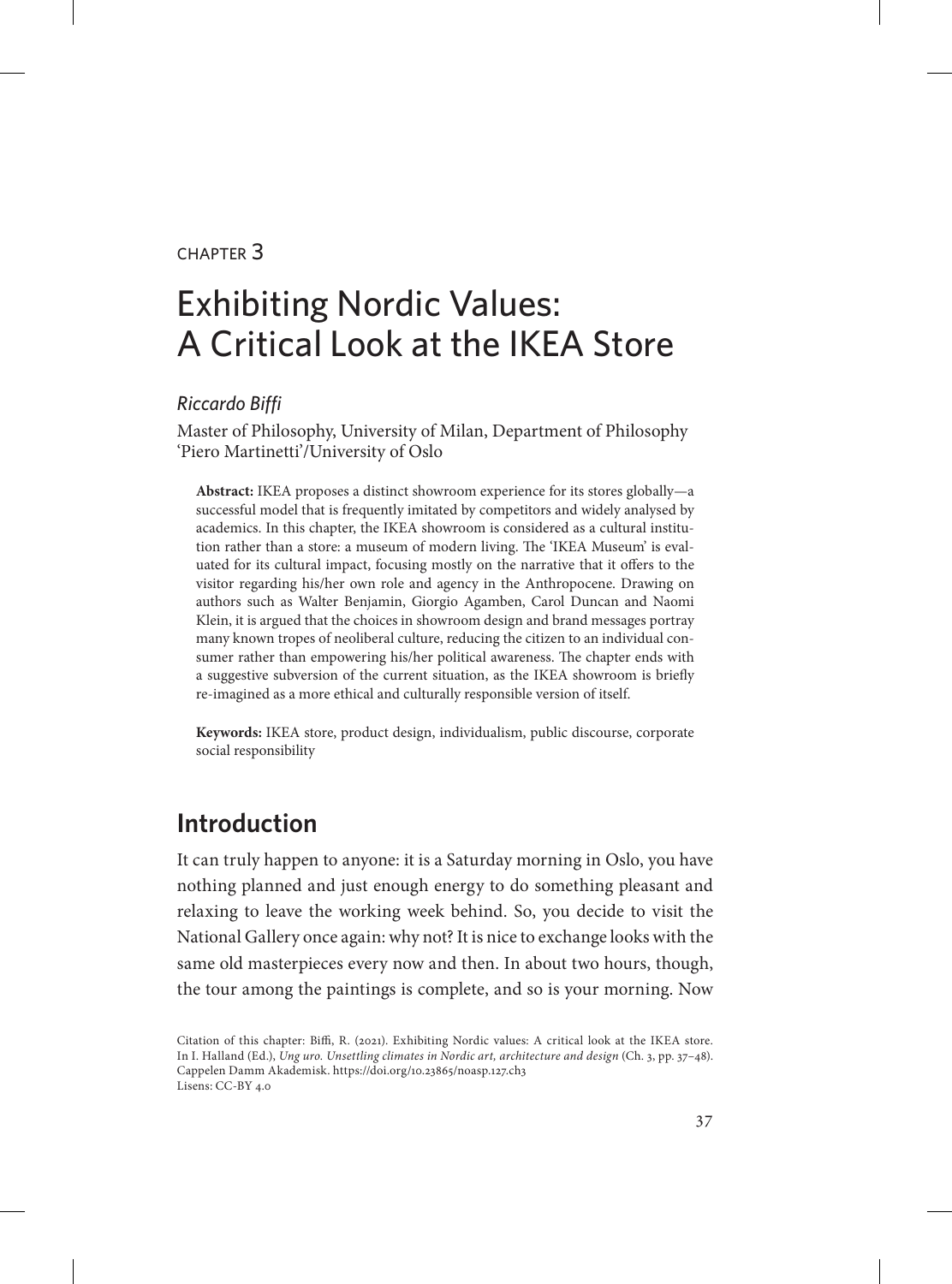what? Well, it is kind of too soon to go back home: maybe you could check out what is on display at IKEA, just to spend some time, see if you need something (you always do), and then eat a snack in the cafeteria afterwards—it is so cosy.

## **A Museum of Contemporary Living**

The IKEA store is one of a kind when it comes to retail strategies. The visitors are first met by the showroom section, with all the furniture well-arranged to stage possible living spaces, and only eventually does one find oneself in the more 'commercial' section, with the high shelves storing the products and the cash registers. The two spaces are clearly kept apart, usually on two different floors. Whereas the second part shares most of its aspects with any other store, the first one gives visitors a unique experience that cannot be described as mundane shopping. The products' showcase is designed or rather, curated—to convey significant messages through classic means of aesthetics. Like in a true exhibition, here you can see how your home would be if you lived in southern France; in the very next booth you can find the interiors of your small, yet optimally arranged condo on the docks; and hereafter, you are inside the spacious and glorious kitchen of your cottage on the fjord—you can already feel the warm atmosphere of the many guests you will definitely be having for dinner at this (your) place, while the children play upstairs. Like in a proper museum, the visitor follows the designed path from room to room, space to space, as the curator structured it with consistency and coherence, to prompt imaginative immersion and to build up meaning. The spectator's gaze is more like that of a visitor than a buyer at first, as the experience is crafted to capture the attention and interest in understanding and being inspired by possible ways of contemporary furnishing. Moving from one diorama to the other, the product itself is not the protagonist. Rather, the showcase of opportunities to inhabit and the inspirational value they convey is. The act of consuming, although very relevant, is not directly addressed as the primary concern. Above all, what one finds is a soothing, reassuring feeling that there is a simple and nice solution to improve *your*, and mostly *your family's*, life today, while the world mainly goes on outside of the safe space and the intimacy of your home.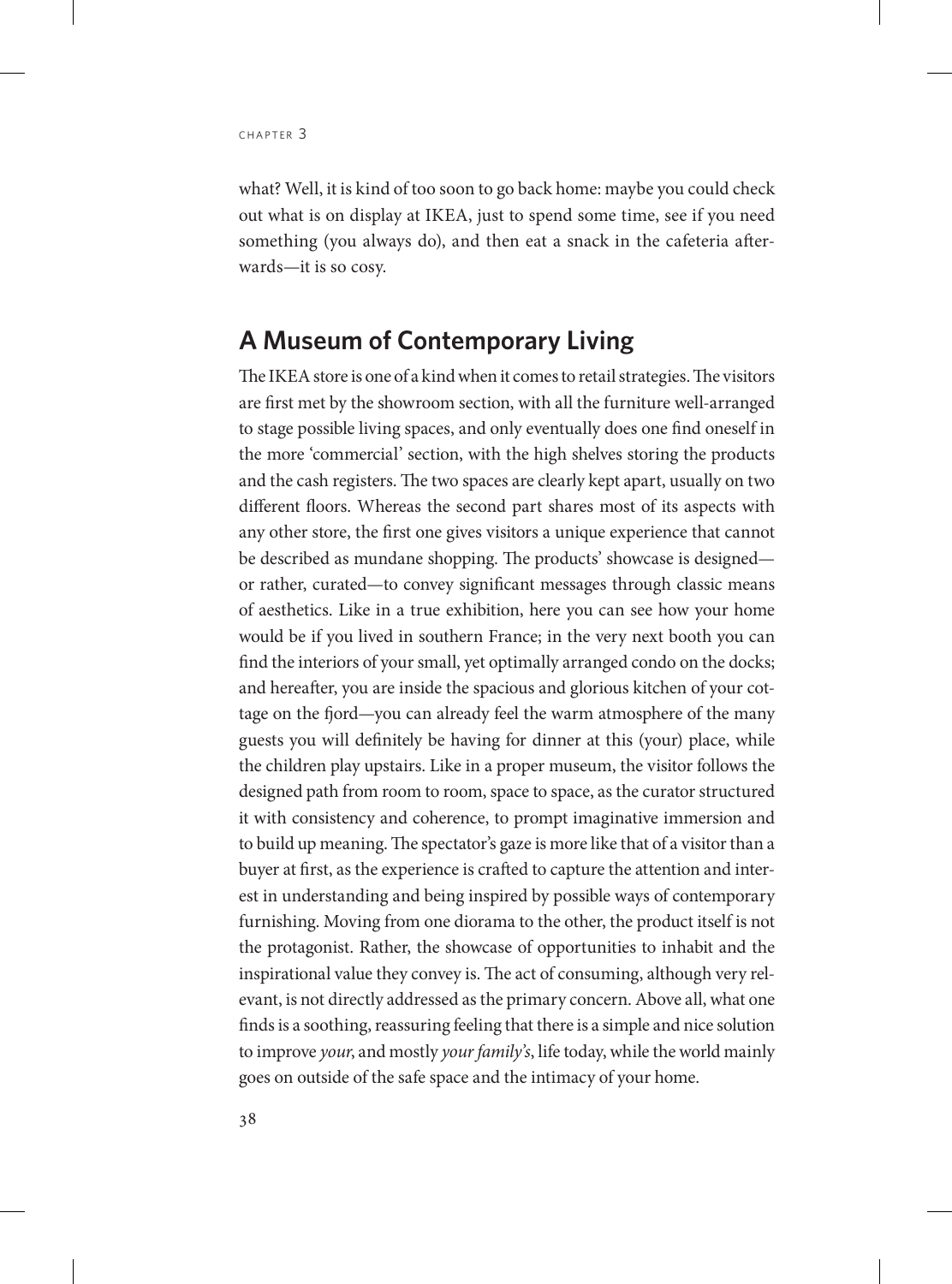Therefore, one could try to imagine the product showroom in IKEA stores around the world to be akin to the exhibitions of the museum tradition, just to see where this (not so) odd idea might take us. In short, any exhibition is crafted to convey a message, to create a narrative, and to persuade the visitors through the possibilities offered by visual rhetoric, material choices, space design, and textual information. But before hypothesising what the IKEA store exhibition is designed to tell us, and what its role is in the culture and public discourse today, one should ask what kind of exhibition it could be considered to be, given that it contains no unique or valuable work of art, but rather, some of the most commonplace and mass-produced objects one can think of.

On this matter, a reference to Walter Benjamin's *The Work of Art in the Age of Mechanical Reproduction* is due, especially regarding the distinction between the cultic value (*Kultwert*) vs the exhibition value (*Ausstellungswert*) of an object (Benjamin, 1968/1935, introduced in §§ 5–8). As a result of their absolute reproducibility, the rooms, the furniture, and the many 'smart' gadgets for your 'smart home' in the IKEA showroom find themselves entirely on the *Ausstellungswert* side of this opposition, lacking any cultic value and therefore any *Aura*, which characterizes original artworks. This indicates a remarkable difference to the way that visitors experience their own presence in an ordinary museum filled with unique works of art, where they would be invested by the aura of such pieces that still retain cultic value, while in a showroom like IKEA's, the visitorobject dynamic is not developed on this level but rather shaped around other ways.

Indeed, it could be argued—borrowing quite liberally from Carol Duncan's chapter 'The Art Museum as Ritual' (Duncan, 1995)—that as the visitor is wandering through the IKEA showroom, moving along the designed path, slowly advancing with the crowd, there is a feeling of some sort of ritual procession taking place. The experience comes across as something different from everyday shopping, as one cannot and will not rush for the item one needs, but rather feels one's gaze almost magnetically attracted by the different furnished booths, while one's imagination is hijacked and cannot help but picture the possible alternative lives one could have, for each style of furniture—as cited in the examples above.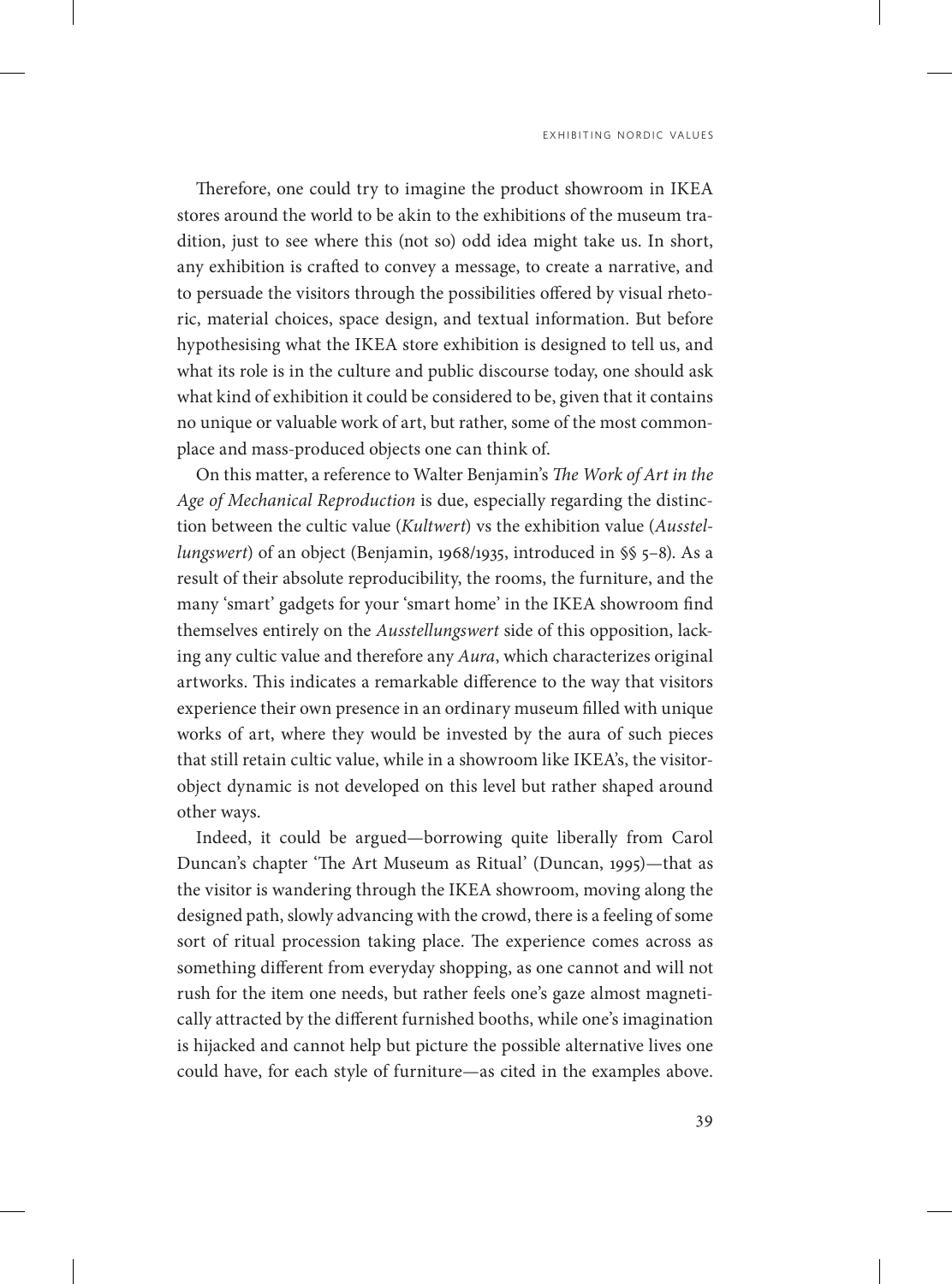An experience that could be genuinely considered as a public, artistic ritual, since it takes place in a space specifically designed to elicit this kind of *liminality*, as the visitor is both physically on the showroom floor and, at the same time, transferred by their own imagination to the fjord cottage, the condo by the docks, etc., while being in neither of these places. Moreover, it could be considered a ritual that is lived individually in the visitor's imagination, while also being truly collective, as all the visitors, day after day, go through similar imaginative processes, like different readers of the same novel. Even though the lack of cultic value makes visiting the IKEA showroom clearly different to wandering through the halls of a national gallery, it still feels like the visitor is walking around in what could be compared to a natural history museum, where the aura of unique works of art is usually weaker (or absent), but one is still exposed to a coherent narrative and, in this case, educated about a set of specific ways of living by the objects or reproductions on display. Indeed, this would not make the IKEA showroom any less significant as a means of cultural public elaboration—rather, it makes it a more pervasive and widespread one because of its constitutive reproducibility, in pushing forward, among other things, what are proposed to be 'traditional Nordic values', such as attention to functionality, form, and accessibility.

On this topic of showroom design and public communication, a few scholars have examined the matter by analysing IKEA's marketing and PR strategies. For example, according to Ursula Lindqvist, the IKEA showroom is an *archive* as defined by Jacques Derrida, that is, by referring to its origins in ancient Greek: a house for the documents that define the city. Or 'a space that is both public and private and that signifies both political power and cultural authority' (Lindqvist, 2009, p. 44). The 'documents' are replaced here by IKEA's products, which serve as models for possible lifestyles, while the exhibition design would be the intrinsic instrument of interpretation given unilaterally to the visitor. In Lindqvist's view,

The IKEA store helps construct, reproduce, and disseminate a narrative of Swedish exceptionalism worldwide. This narrative showcases Sweden's image as a peaceful, homogenous, and industrious little nation, exemplifying Enlightenment ideals of social and economic progress while avoiding implication in the Enlightenment's more violent aspects. (Lindqvist, 2009, p. 43)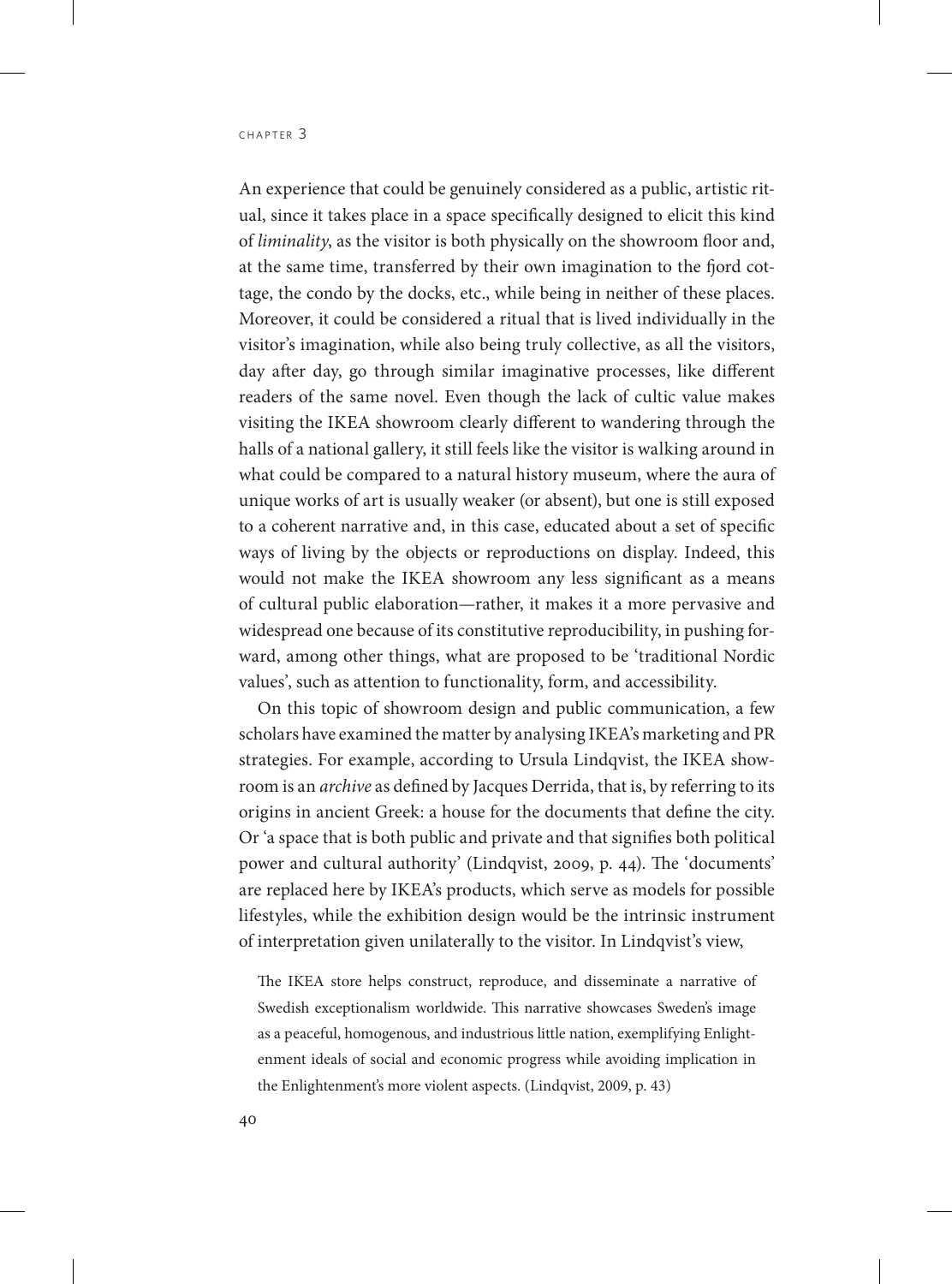One could argue that IKEA's exhibition speaks more generally to a globalised Western-oriented consumer, proposing once again a reassuring narrative: your individual right to make free choices in consumption regarding your own private life as independent, singular acts in the world. Join our values in 'The IKEA Concept of Life', which are embedded and reified in our products and, by doing so, you can not only improve your life personally, but also bring about social progress 'for the many', as in IKEA founder Ingvar Kamprad's famous motto (Morsing & Roepstorff, 2015, p. 400). How? We are left to conclude that this will occur through a collective but disorganised action of consumption, a sort of 'invisible hand'-like social effect. So, on the other, darker side of this typically anthropocentric coin, 'the implications in the Enlightenment's most violent aspects' are not addressed, insulating the visitor's imagination from the harsh environmental and political realities of the Anthropocene.

#### **Two Underlying Trails**

This very last tendency goes hand in hand with a practice that is common with most global brands and the way their public image strategies play out. Although it must be noted that IKEA has recently been shifting towards embracing more direct responsibility and presenting itself as a front runner in the field of sustainable innovation, one still notices a distinct effort to reduce the environmental question (as with any other critical question of social justice) to the dimension of the individual consumer, leaving the social and collective nature of contemporary, highly interconnected crises out of the picture, and, more importantly, out of everybody's imagination. This trope has been widely studied, and different critics have concluded, as Naomi Klein pointed out, that 'for so many people it's so much more comfortable to talk about our own personal consumption, than to talk about systemic change, [and this] is a product of neoliberalism, that we have been trained to see ourselves as consumers first. […] we've been trained to think very small' (Hanman, 2019). Thus, this common element reoccurs, as the denouncement of neoliberal ideology, in its various forms, once again enters the stage. While we ask why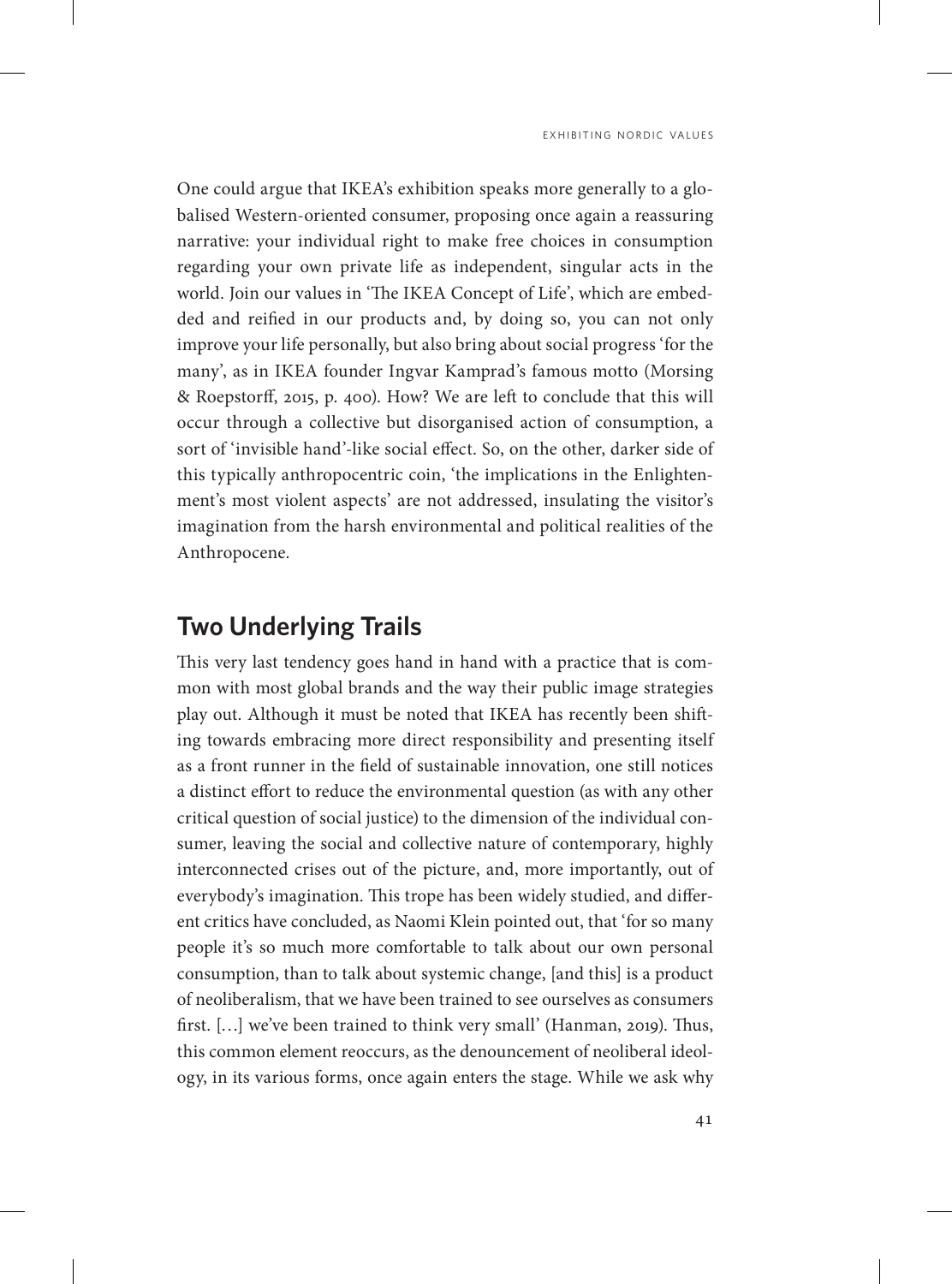the more systematic and comprehensive analyses of our anthropocentric times are not as widespread as they should be, these strategies and communicative choices come under the spotlight. In this regard, the IKEA exhibition can serve as an example of the pervasive conceptual practice of reducing the public discourse about the most poignant problems of the Anthropocene to a question of lifestyle and individual 'green' and 'sustainable choices', which can be useful and even individually necessary by themselves, but that are also evidently insufficient and inadequately self-exculpatory.

It is then clear, as one can infer from Klein's conclusions, among many others, that if we can imagine the IKEA showroom as the public museum that it actually is, it could be negatively criticised as quite a significant agent of a twofold subtle cultural commitment to the *removal* and *negation* of key elements in the political consciousness of the many. Firstly, the anthropogenic causes of global inequality and the economic system of exploitation of natural resources in its innumerable facets are wilfully removed from the picture assembled on display. The obvious reason for this is that they could impair the crucial psychological process of customer loyalty development and customer identification with the brand, sparking some cognitive dissonance instead, which would thereafter impact on sales negatively. This removal becomes even more relevant when looked for in other global brands that focus their public image on being lifestyle 'trend-setters', especially in the tech industry where production is significantly outsourced to third party companies operating on the basis of work ethics of dubious morality (to put it mildly).

Secondly and most importantly, the IKEA museum enforces a considerable *negation* of the actual potential of individual and collective political agency of ordinary people, which is instead reduced to only one acceptable public dimension: consumption. In this way, the reduction of the concealed conflicts and contradictions of life, pain, death and nature in the Anthropocene to an act of reassuring consumption *de facto* negates the actual political power that the many citizens living under democratic rule essentially retain. The institution reverses the spread of a key aspect of political democratic consciousness by negating the collective dimension of thought-processing, public discourse and action, confining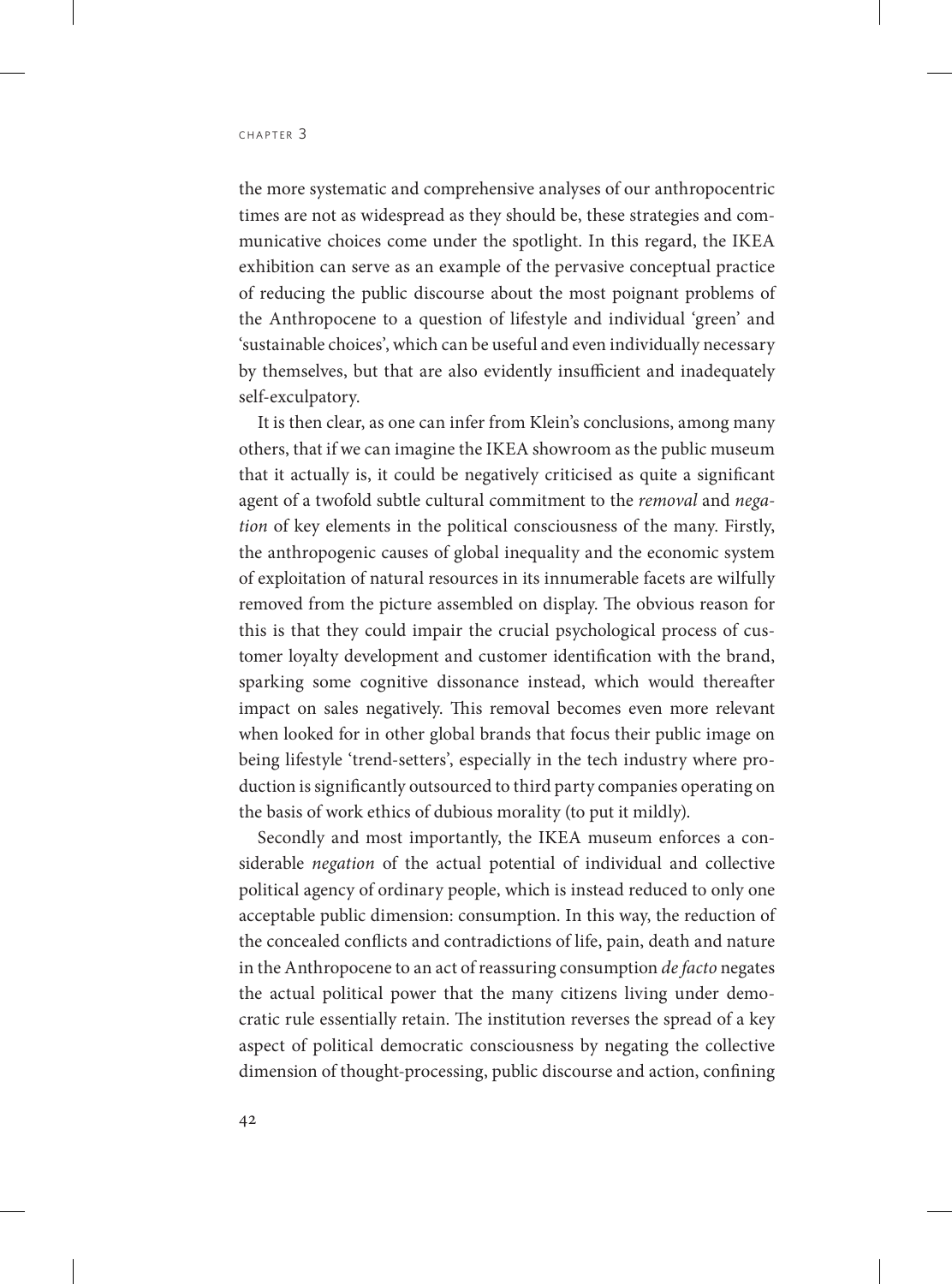everyone to the operative level of the individual as a customer instead. That is, things are the way they are because the current political and legal measures allow them to be, while it is within the possibility of collective engagement in representative democracy to implement, through coordinated political action, the sets of laws and regulations that would change, perhaps drastically, the way in which current practices of production and consumption occur. Thus, it could be claimed that it is time to counter this narrative of the neoliberal reduction to individual action, and to 'think of change on a [big] scale' (Hanman, 2019); to reappropriate the meaning of political agency as the duties of democracy address and control the way we want our community (and not simply the individuals) to live as a collective entity.

# **Is It Just a Matter of Design?**

As noted before, IKEA has been implementing new policies to cope with its shortcomings in corporate social and environmental responsibility. Nevertheless, almost the entire focus of its exhibitions remains fixed on the consumer and his or her aspirations, not on our consumption and its place in the anthropocentric world. This is not surprising from a marketing standpoint, as, to quote Beatriz Colomina and Mark Wigley, 'design has never been about giving someone or some group what they ask for but what they wish they had asked for and retrospectively pretend that they did ask for' (Colomina & Wigley, 2016, p. 103). So, the space for a wider representation of the social and environmental contexts of the products and our mindless consumption quickly becomes restricted, as it would be counterproductive to sales. Following on from this, the words of French designer Ora Ito are relevant. As Ito pointed out in a recent interview (J. De Missolz, 2017), it should be noted that in the 20th century (especially in the second half) design as a publicly relevant discipline has been a front runner agent in the promotion and global propagation of consumerism. It has been the cavalry of brand identity, of a model of production based on excess and sales targets in the millions. It has encouraged the idea of personal self-fulfilment through constant consumption. As for the 21st century, asks Ito, is design, instead, acknowledging its past role and readjusting its perspective? Are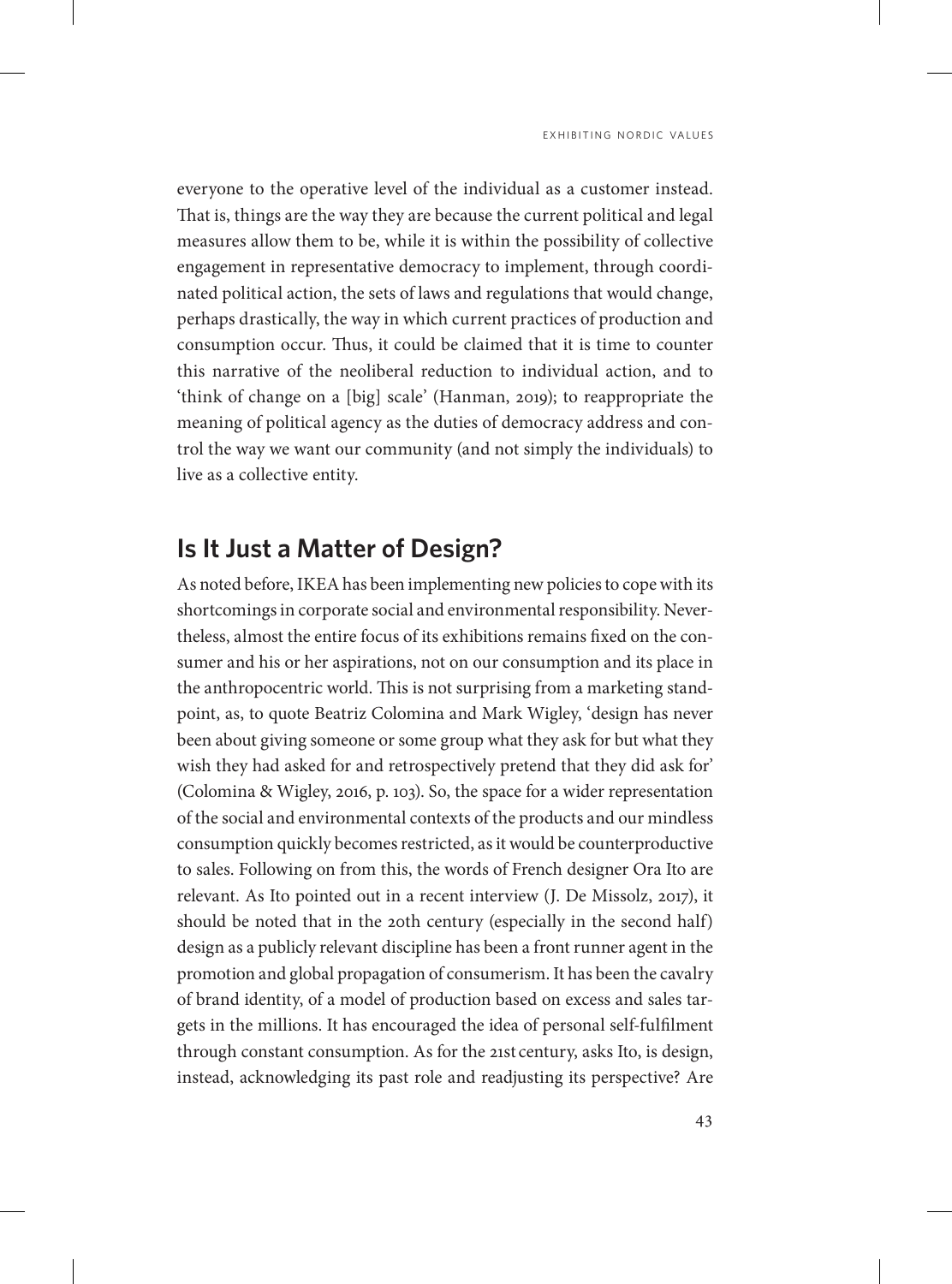designers today remedying the industrial excesses of the past by adopting a perspective in which producing better results means making the best with the least, rather than selling the most? Because Ora Ito thinks that they should, and at least some of them are, by coming up with innovative processes or products that improve existing value chains by implementing commendable practices of circular economy.

However, is this role in product design enough on its own to tackle the matters discussed here? Hardly, one could argue, as the topic at hand does not primarily concern the social and environmental sustainability of the product itself (which is, regardless, important in itself), but rather the ways in which it is presented, in showrooms or in advertisements, if we are to follow the premises set beforehand and consider these as a means to create a widespread, cultural, public effect. In fact, one could take as an example one of the innovative and sustainable solutions that IKEA's product designers have worked on in the last few years: the *Kungsbacka* kitchen*.* This product should be noted, as it not only uses recycled wood in its particleboard panels but is also covered with foil made from recycled plastic (PET) bottles, instead of the usual pristine, newly synthetised materials. Surely a brilliant technical result that, given IKEA's scale of sales, when globally adopted could and will have an impact on the economy of recycled materials. So, like many other 'green products' before it, the *Kungsbacka* kitchen is presented as one way in which IKEA is 'doing its part' to be a better actor in the multifaceted, global, ongoing economic and environmental crises. At the same time, it is not so subtly implied that the visitor, who is only engaged as a responsible consumer (whether in the showroom or via online marketing), should do his or her part by purchasing this new product, thus clearing him or herself of any residual, personal eco-guilt. The broader environmental, political, and socio-economical context that made the *Kungsbacka* kitchen a relevant product in the first place is, of course, strategically omitted from the showcased, curated corporate narrative. Why are one hundred billion PET bottles still used every year globally? (IKEA, 2021). Why are so many people still dependent on single-use plastic bottles? Why does only a privileged part of the global population have reliable access to clean tap water? Why are so many natural water sources worldwide polluted,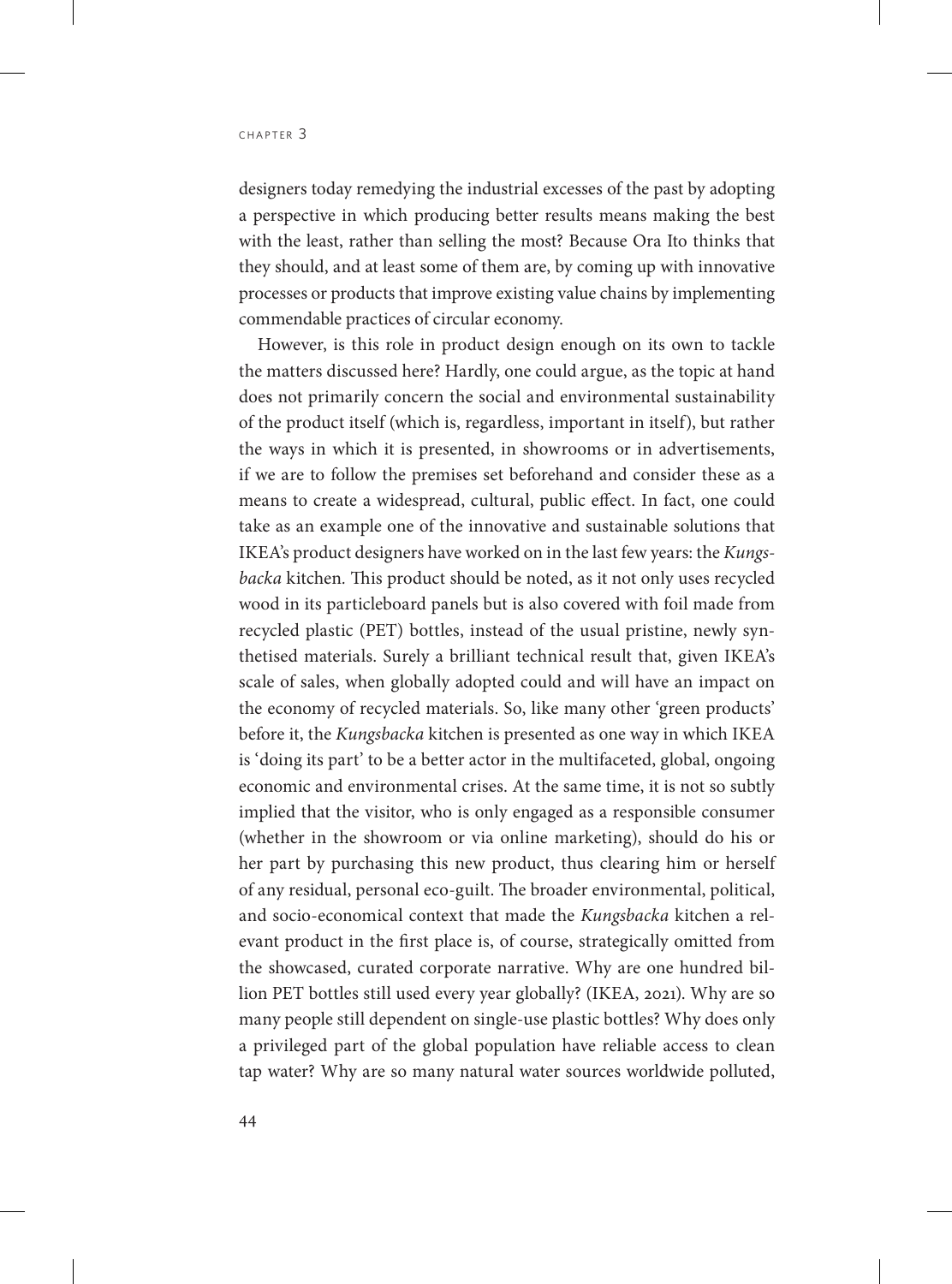or privatised and inaccessible? Furthermore, one final question could be added: is this acceptable or should the current situation be changed? The inclusion of this kind of contextual information would serve as an honest wake-up call to the potential political agency of the visitor, once termed consumer, now called on to be an active citizen. Its wilful omittance, one could claim, is intended to carefully limit and control the visitor's level of awareness, thereby reducing, as argued, his or her status to that of a consumer without any political agency.

## **Profane What Is Sacred**

Therefore, if one wanted to apply these reflections to IKEA's showrooms, the temptation to invoke what contemporary philosopher Giorgio Agamben calls a 'profanation' is significant and unavoidable. According to Agamben, 'to profane' (*profanare*) is to open up to new and heterodox uses of something that is originally separated from common control, something 'sacred' that can be looked at but not modified, like IKEA's exhibitions. An act of profanation 'deactivates the apparatuses of power and returns to common use the spaces that power had seized' (Agamben, 2007, p. 77), which in this case might make us imagine what a 'profaned' IKEA store showroom could look like. Beside the polished panels and surfaces of the furniture, new elements, pictures, texts, and textures could inform the spectator about the often-unspoken sides of mass consumption in the Anthropocene, like the harsh realities of job outsourcing to developing countries with weak workers' rights, the impact of cheap products on various local design and craftsmanship traditions in furniture manufacturing, or our relation as a species to the use of timber, the diversion of waterways, land-grabbing and more. Now this could be a form of repurposing for the better of such a powerful cultural means that the IKEA exhibition becomes the refurbishment of a significant *archive*, separating it from its original aim of marketing interest to promoting a more comprehensive and possibly systematic awareness of what it means to live a globalised life in the Anthropocene.

On the contrary, one could argue that it is not among IKEA's responsibilities to develop a healthy public debate on the many conflicts,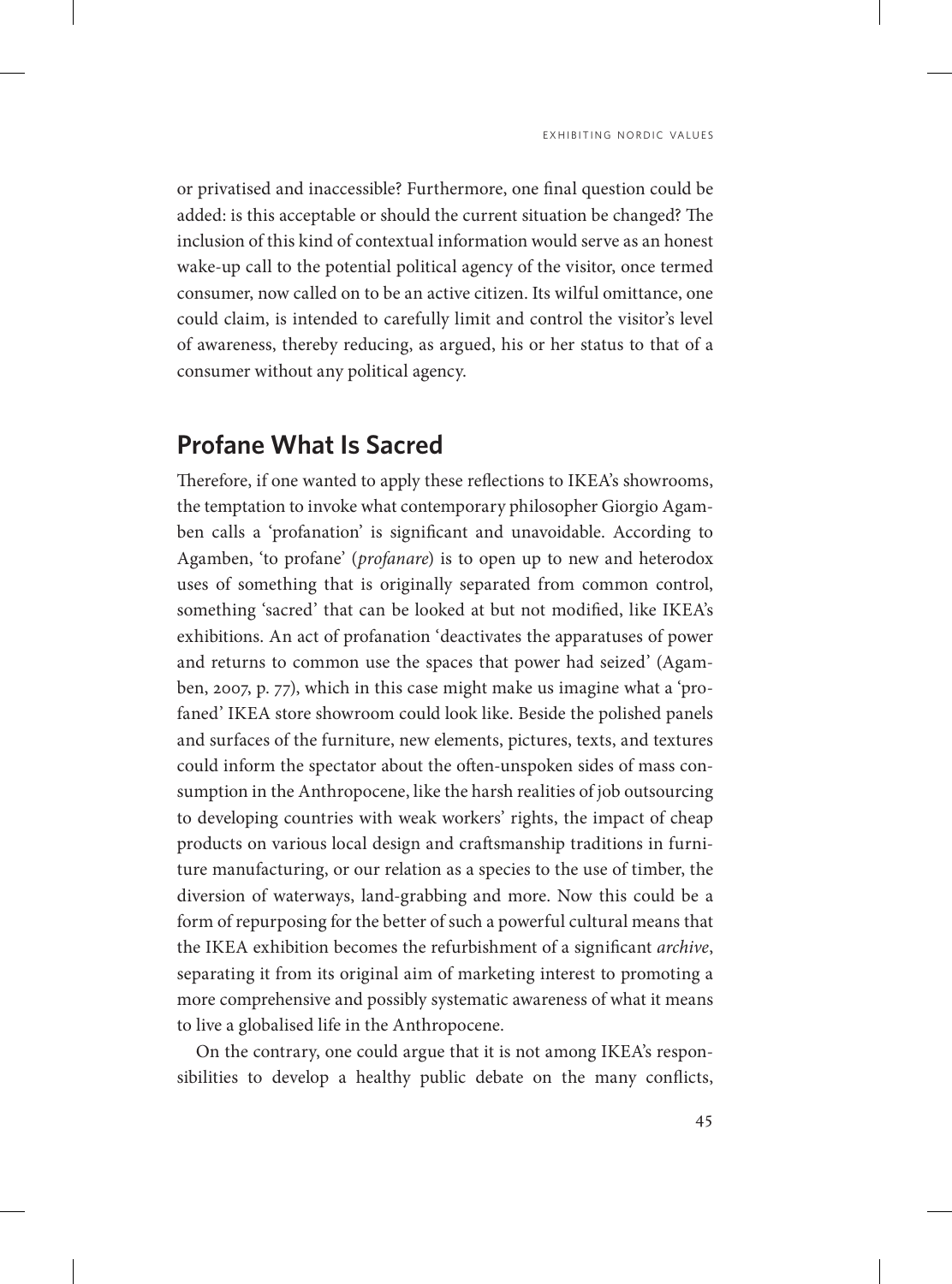contradictions, and negative impacts inherent to the Anthropocene; IKEA should be making good, sustainable, and affordable furniture for a profit, and that is all. Which, in a liberal, capitalistic framework might even be a fair point. Furthermore, one could add, given the freedom of speech we are all endowed with, IKEA, as a private entity, is also entitled to use its marketing budget and arrange the products in its showrooms however it pleases, and build the public narrative that best fits its ends. This last claim, however, is more problematic. As the well-developed debate about the extension of First Amendment rights of corporations in the USA shows, the freedom of speech of multinational companies can hardly be compared to that of the individual citizen, and thus a different set of responsibilities should be considered, according to the scope of its potential influence, reach and credibility.

## **Structural Power Dynamics**

Indeed, if looked upon as an exhibition, the IKEA store certainly is a very successful, relevant and influential one, as argued in these pages. With its hundreds of locations around the world (without including the impact of the catalogue and online contents) imposing their cultural presence, it is easy to recognise its dominant role in setting the pop-cultural standard for furnishing and interior design. For these reasons, one could conclude that those who are responsible for the showrooms and for building IKEA's corporate image and corporate public spaces should be held more accountable for the distortions and misrepresentations of our reality that are pursued in order to favour consumption while disregarding the vast majority of its consequences. After all, this is not only a question of educational opportunities. More importantly, it concerns addressing and taking responsibility for the ways in which the significant cultural means at the disposal of big corporations are used. Additionally, this is about recognising the central structural power that private entities have in the dynamics of public discourse.

In a democracy, in fact, the health of the public discourse is to be considered as one of the essential communal assets, and it should be kept in check and protected as one. Thus, this is not just about designing a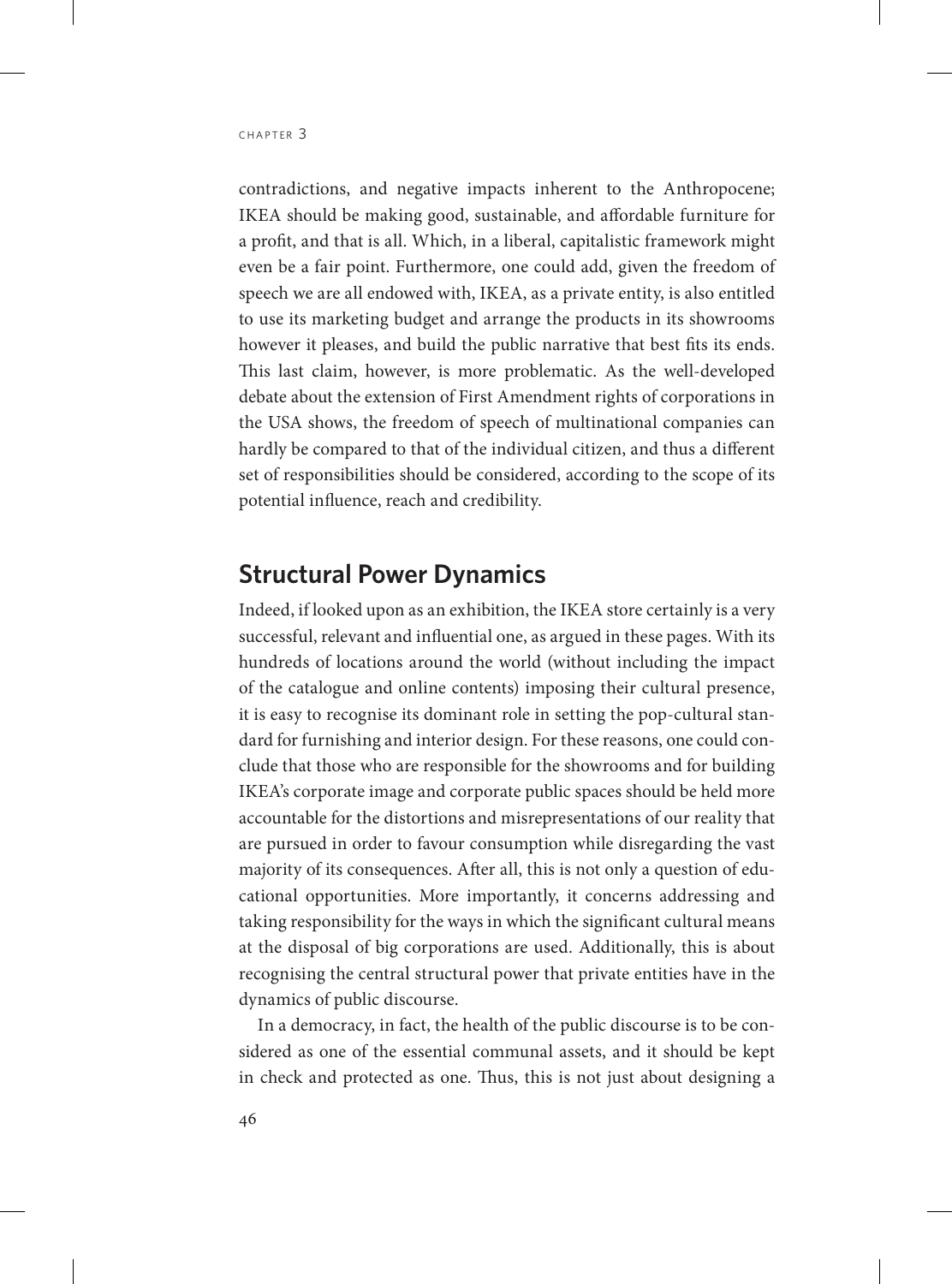new, responsible IKEA showroom—even though an enterprise of this kind could achieve noteworthy results today, as Banksy's *Dismaland*  proved.<sup>1</sup> Rather, this is about properly recognising the power of the influence of private entities in the public political discourse and, subsequently, addressing the respective responsibilities in order to protect and promote this public asset. Which, in turn, is fundamental to securing the cultural atmosphere needed to bring about the possibility of significant change regarding the environmental crisis and socio-economic inequalities worldwide.

Of course, this is no simple task, and clearly not one which can be solved with just a few changes in showroom design. In this chapter, indeed, only some particular aspects of a much more complex situation have been criticised, and the only semi-serious intervention proposed is certainly not unproblematic. In reference to the main issue that would arise, one could argue that the addition of data and information on the products on display might further push the individualisation of the problem and reinforce the cultural frame by which environmental struggles are just a matter of consumer choice, thus bringing us back to the challenging starting point.

However, by adding this last argument to the ones made earlier, it becomes even clearer that these matters of public narrative, rhetoric and discourse deserve all the attention and critique that they are given today, considering their current relevance. As of now, in fact, the furnished rooms in the exhibition still have no windows and neither, it seems, does the case for its narrative, offering a pleasant retreat into the dream of a decent private life, shutting the rest of the world outside our walls and our concerns—which definitely is not a sustainable way forward.

<sup>1</sup> In *Dismaland*, a 2015 installation in Weston-super-Mare, Somerset, Banksy recreated a dystopic version of a Disneyland theme park, recalling many of the original's key features in a grotesque tone. With this creation, the artist offered an immersive monument of critique targeting the empires of influence held by private corporations, while at the same time providing the visitors with occasions for self-reflection.